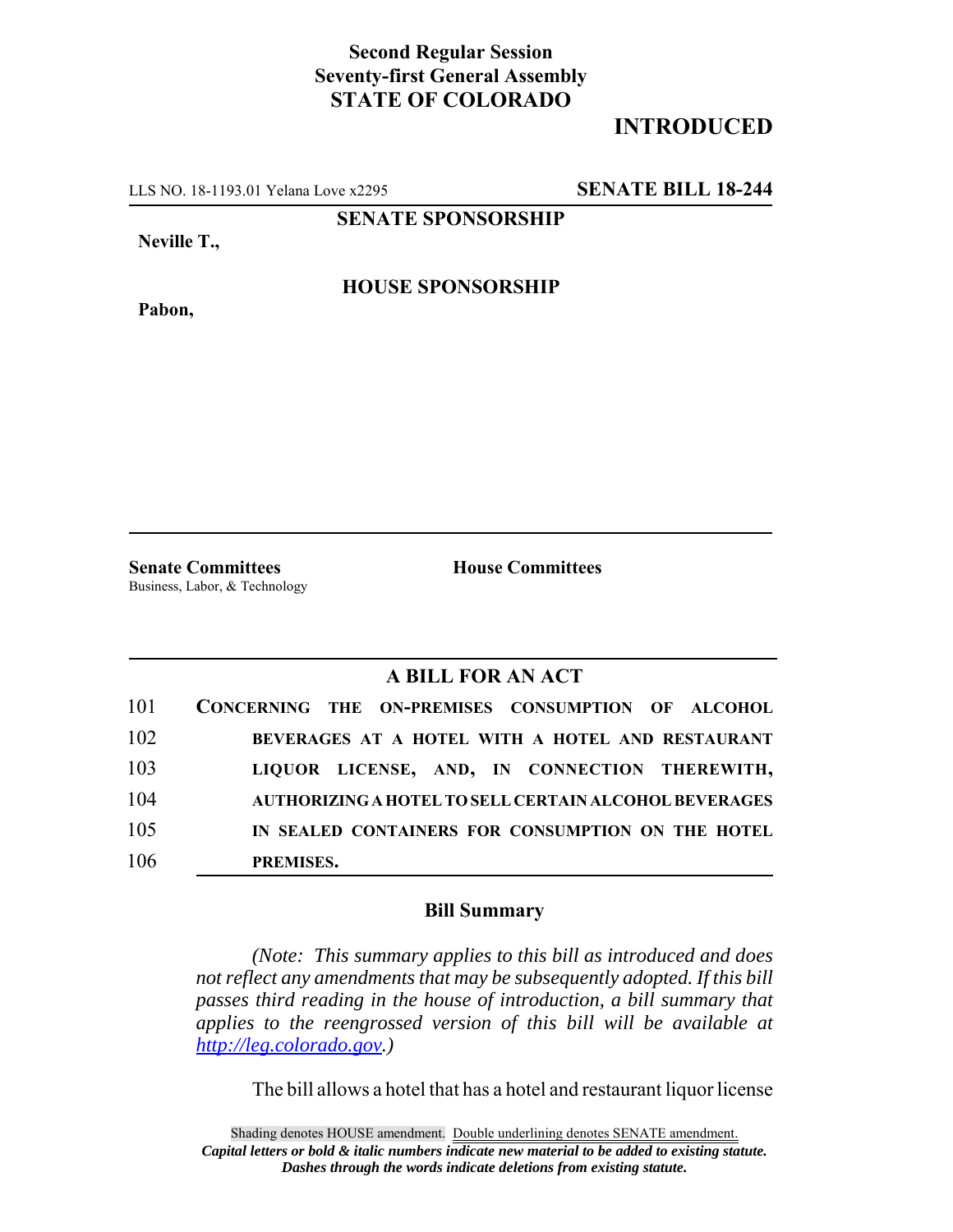to sell in sealed containers up to 750 milliliters of vinous liquors and 72 ounces of fermented malt beverages or malt liquors, per transaction, to the hotel's guests for on-premises consumption.

| $\mathbf{1}$   | Be it enacted by the General Assembly of the State of Colorado:            |
|----------------|----------------------------------------------------------------------------|
| $\overline{2}$ | <b>SECTION 1.</b> In Colorado Revised Statutes, 12-47-411, amend           |
| 3              | (3) introductory portion and $(3)(a)$ ; and <b>add</b> $(3.3)$ as follows: |
| $\overline{4}$ | 12-47-411. Hotel and restaurant license - definition - rules.              |
| 5              | (3) Notwithstanding any provision of this article 47 to the contrary, a    |
| 6              | hotel, licensed pursuant to this article 47, may:                          |
| 7              | (a) Furnish and deliver complimentary alcohol beverages in sealed          |
| 8              | containers OR, SUBJECT TO SUBSECTION (3.3) OF THIS SECTION, SELL           |
| 9              | FERMENTED MALT BEVERAGES OR MALT OR VINOUS LIQUORS IN SEALED               |
| 10             | CONTAINERS for the convenience of its guests;                              |
| 11             | (3.3) A HOTEL SELLING FERMENTED MALT BEVERAGES OR MALT OR                  |
| 12             | VINOUS LIQUORS IN SEALED CONTAINERS PURSUANT TO SUBSECTION $(3)(a)$        |
| 13             | OF THIS SECTION MAY SELL:                                                  |
| 14             | (a) BETWEEN THE HOURS OF 8 A.M. AND 12 MIDNIGHT;                           |
| 15             | (b) NO MORE THAN THE FOLLOWING, PER TRANSACTION:                           |
| 16             | ONE BOTTLE OF VINOUS LIQUORS NOT TO EXCEED SEVEN<br>(I)                    |
| 17             | HUNDRED FIFTY MILLILITERS; AND                                             |
| 18             | (II) SEVENTY-TWO OUNCES OF FERMENTED MALT BEVERAGES OR                     |
| 19             | <b>MALT LIQUORS;</b>                                                       |
| 20             | (c) FOR CONSUMPTION ONLY ON THE HOTEL PREMISES.                            |
| 21             | <b>SECTION 2.</b> Act subject to petition - effective date. This act       |
| 22             | takes effect at 12:01 a.m. on the day following the expiration of the      |
| 23             | ninety-day period after final adjournment of the general assembly (August  |
| 24             | 8, 2018, if adjournment sine die is on May 9, 2018); except that, if a     |